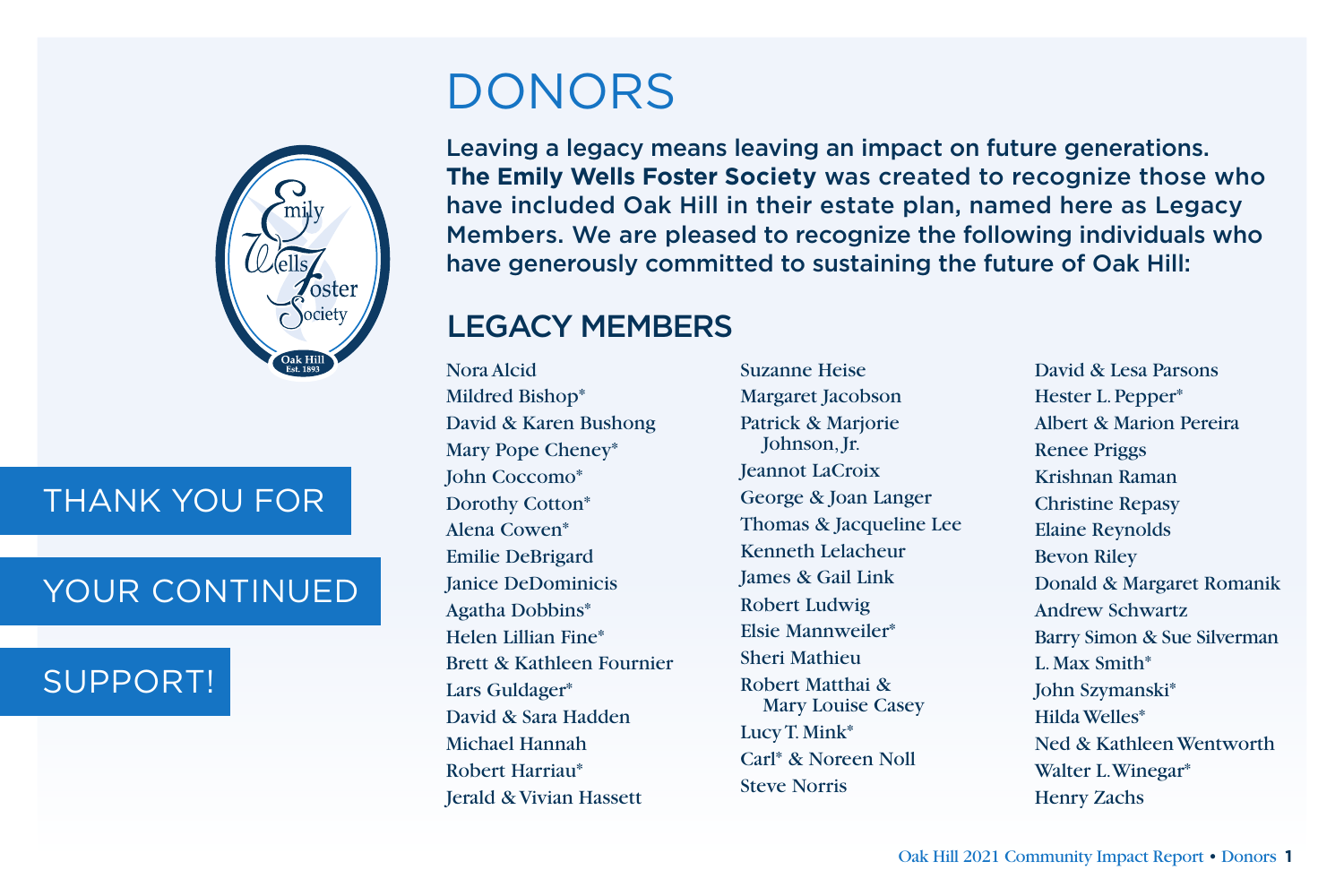## LEADERSHIP GIFT MEMBERS

**We are pleased to recognize the following individuals who have generously committed to sustaining the future of Oak Hill. Thank you for your incredible support!**

#### **Founder's Circle (\$10,000+)**

Anonymous Archibald and Anne Gwathmey David and Sara Hadden Eileen Hogue James and Gail Link Estate of Elsie R. Mannweiler\* Michael and Karen Neag Estate of Joseph Pallotto\* Elaine D. Reynolds

#### **President's Circle (\$5,000 – \$9,999)**

Anthony and Cheryl Dowd Jerald and Vivian Hassett Christine Repasy Matthew and Janet Zewinski

**Visionaries (\$2,500 – \$4,999)** Gregory Hyland

Margaret and Wells Jacobson James and Jolyn Manafort David and Gail Porteus Peter and Brenda Wertsching David and Michele Wyatt

#### **Corporators (\$1,000 – \$2,499)**

Lawrence W. Baldyga David E. Bushong Rosemary and Thomas Clarke Dorothy Cotton\* Janis E. Deckert George Doerfler David and Mardi Durkin Judith Freedman Robert W. Garthwait, Jr. Richard Georgetti, Sr. Terris L. Hackett Mary Ann and Michael Hanley Christopher and Carol Hanlon Michael and Anthea Hannah Paul Joss

Ronald King\* George and Joan Langer David and Susan Lawrence Marta Jo Lawrence Edward Lowndes Lois MacDonald Frank and Julie Mairano Horia and Jane Metiu Joan Morach Domenic Mucciacciaro Carl\* and Noreen Noll David and Lesa Parsons Charles and Virginia Quick Robert and Victoria Saia Barry Simon and Sue Silverman John and Barbara Soderberg Charlotte W. Steptoe Christopher and Rosemarie Torchia John Veale David and Brenda White David and Joanne Williams Ana Wittig

#### **Individuals (\$500 – \$999)**

David and Lori Bennett William and Mary Ann Borla Louis and Katherine Chiappetta Robert and Barbara Cloonan Jeffrey and Katharine Daniels Andrew and Kathy DePalma Mark Dorin Jim and Martha Fanelli Joseph and Patricia Geary Ronald and Jean Giannamore Steven and Blanche Goldenberg Hamilton and Hiliary Hadden Ron and Laura Kinard Tracy Kirk Monica and George Lewis James and Marie McAllister Paul and Jan-Gee McCollam Philip and Anne Mead Wiley Mullins Siobhan Murphy Andrew and Antoinette Olints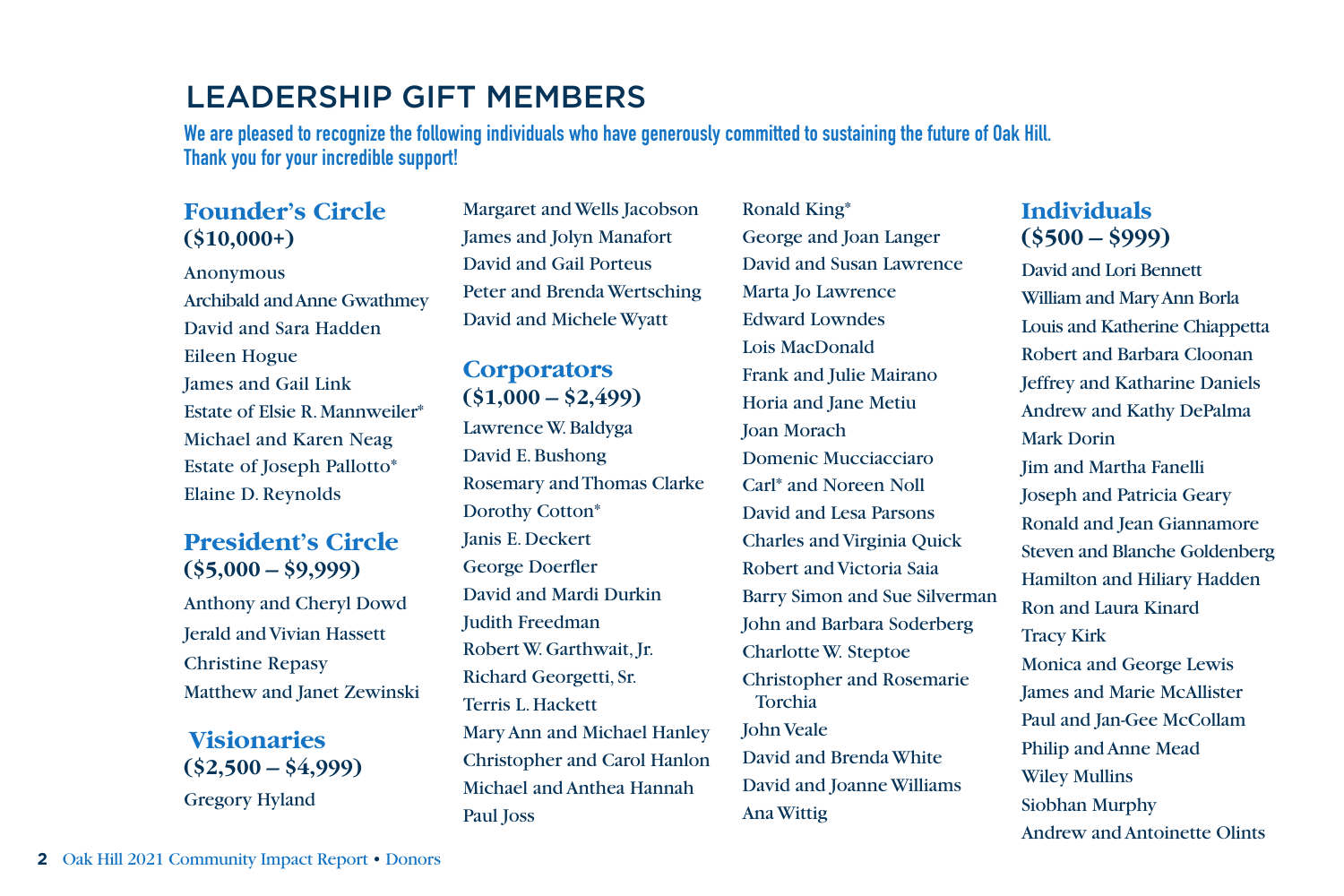#### **Individuals** – cont'd **(\$500 – \$999)**

Dave and Lisa Patchell Christine Payne Mary E. Poland Emily and John Rafferty Ann P. Shea Duncan Somerville, Jr. Bruce and Pamela Stovall Edward Tetreault Greg Thomas Amber Tucker Edmund Vanderbeck Dr. Steven Madonick and Ms. Gayle Wintjen Shanna York

#### **Advocates (\$250 – \$499)**

Sergey and Marguerite Arzumanov Barry and Eileen Baskind John J. Betz Priyanka Khanna Bobenski Mike Borla Jennifer L. Bothwell Robert and Deborah Burnside John Carvalho Frank C. Cesare Richard and Nancy Cody Britt-Marie Cole-Johnson Ronald E. Coons Melinda A. Divicino Carolyn Dodd Bruce R. Donahue Frank Dunn John and Rita Ford John and Elizabeth Greco Eric and Dania Green Steven and Jane Hayes Neal R. Holtkamp Patrick and Marjorie Johnson Barry and Cynthia Kelly Sandra Lanter Peter and Judith Larson Philip N. Leary Christine and Jeff Leiby Bruce A. Loughran Allen and Francine Maltz Albert J. Mauro Ernest L. May Molly Mead

Robert J. Mead Anthony and Diana Mennone Steven and Aimee Nezhad Hilary and Ifeyinwa Onyiuke Helen M. Phelan Joseph and Elizabeth Regan Douglas M. Reid Allan and Joan Reiskin Marilyn F. Rothstein Norman A. Rund Paul and Jeanne Sadowitz Darian Sanders Jude and Jay Schwendenwien Shiza Siddiqui Robert B. Siegler Matthew and Susan Skoronski Stanley and Blyse Soby Brigitte Soucy William and Lenore Stebbins David and Marion Stock Kathleen P. Sullivan Anne-Paul Swett Vanessa Tillman-Brown Mabel Wages Kelly Wahl George C. Wilson

### **Champions (\$1 – \$249)**

Howard and Beth Abend Nathan G. Agostinelli John and Deirdre Ahern Donald E. Ahlberg Anees Ahmed Nancy H. Ainsworth Gary and Gloria Alff Helga Allweiss Robert and Lynne Amaro Joseph S. Anastasio Louis and Joanne Ancillai Rodney and Marjorie Andersen David and Rosemary Andle Raymond and Barbara Andrews Frank and Christine Angell Walter Aniskoff Denise Annelli Martha B. Apanovitch Valerie Arlen Colin Armour, Sr. Joanna Arnista Raymond and Susan Bagdasarian Dan Ballou Henry R. Bankowski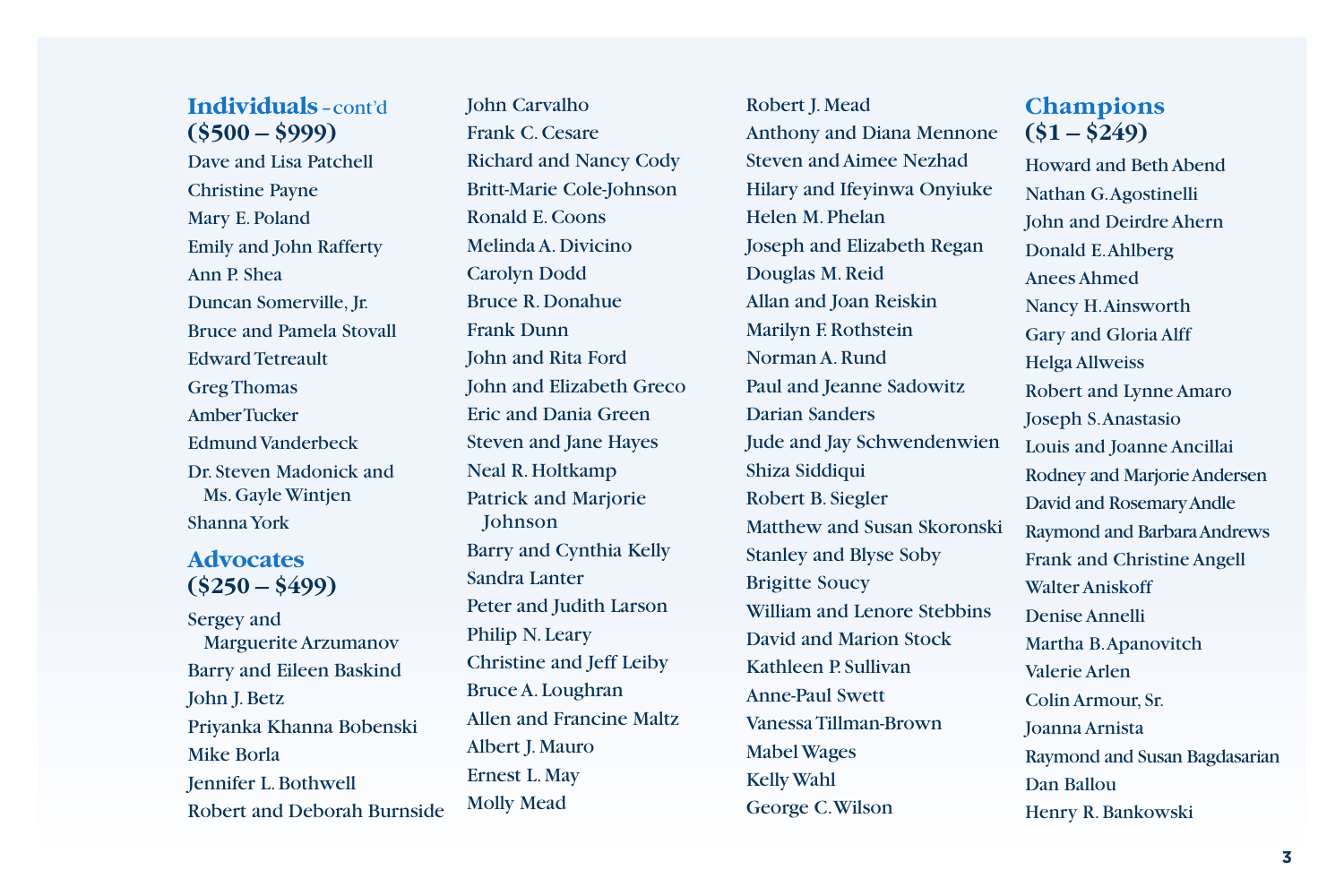Michael D Barker Aileen D. Barkon Tracy A. Barney Joan Baron Joshua and Laurie Baskin Christopher and Katherine Bazinet Cynthia Bazzano Stephen and Elizabeth Beatson Yolande Beaudoin Stephen Becker Roland and Barbara Begin Michael Belfonti Mark and Ami Belsky Elizabeth A. Beman Mary Benoit Robert and Phyllis Berman Steve and Eva Bernstein C. MacDaniel Billmyer Normand P. Bisaillon Dolores Black Kathleen Blevins Ginni Block William and Patricia Blouin David M. Blozie

Peter R. Blum Paul and Tina Bobbitt Michael and Suzanne Bocchini Joseph and Deidre Bolduc Peggy I. Bologna Andrew Bonito Annesa Borla Arthur and Sheila Borla Diane Bouchard Terryn and Julianne Boucher Courtney and Anne Bourns Ann Bradley Frank and Betsy Bradley James R. Bradley Gary and Sally Brandt Nina Brill Francis and Laurie Brookes Robert and Judith Brown Shirley Brown John and Carol Brunalli Ann S. Bujalski Donald and Lisa Burch Leonard and Barbara Burns Priscilla and Robert Burt David and Barbara Bush Judy A. Butler Robert Butterfield\*

Luke and Frances Button Gwen Bynoe Norman Caisse Gail F. Calder Domenic and Josephine Camilini Donna Campbell Paul and Cheryl Canavan William Candelori Joseph Cap Edward C. Cape Mark D. Capuano Angela Carlone Saverio Carlone David and Deborah Carpenter Ralph\* and Mary Castellon Joann Castellone-Bucari Alan and Shelley Cetel Robert and Sharon Chalecki Amber Chamberland Nicholas A. Chanaca Loretta V. Chandler Elaine L. Charendoff Beverly B. Charland Anthony F. Chiodo Tatyana Chizhik Manon-Lu Christ David and Beth Chudnow

Lisa Cianchetti Allan and Martha Clark Young Coachman John and Eve Coates David and Emily Coburn Adam and Cindy Cohen Henry Cohn Scott and Ellen Cohn Janice Colosi David and Diana Colpitts Catherine H. Connor Maria Connors Bob Coons Bruce and Kristi Cooper Harold and Molly Cort William and Ruth Cortez Marilyn R. Cosentino Phillip and Charlotte Couchon Mark and Naomi Cramer Anna Criscio-Smith Anna R. Croche Sydney Croog George D. Cropper Connie Cross William and Alberta Crosson Peter and Ros Cumming Susanne and Joseph Cummings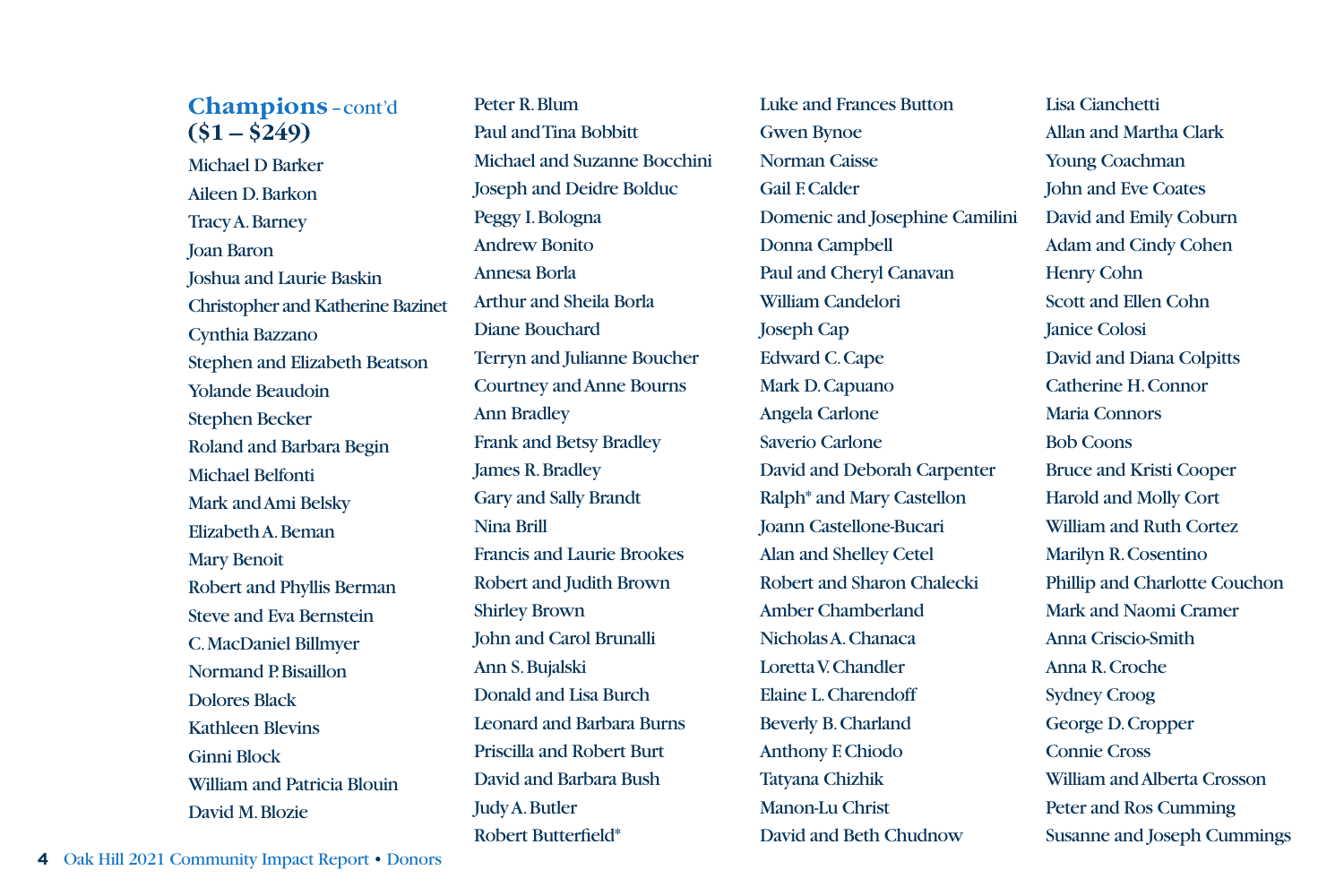Robert and Lynda Cummiskey Karen V. Curti Stanley Czapla Robert Damato Archangela D'Amato Ronald and Cathy Dangona Victor S. Dantonio Charles de Sieyes, M.D. Mark and Linda DeAngelis Emilie and Raul DeBrigard Jacqueline M. Decinque John Deckert Janice and William DeDominicis Robert and Roberta DeFonce Andrew Deitch Martha Delaney Roger A. Demers Nicholas and Patricia Denigris Agnes A. DePaoli Richard Depaoli Mary Ann Derohanian Irene DeVivo Richard and Helen Dewey Leonard and Bette Diamond

Margaret Dicaprio Florence Diller Agnes Dillon Mark and Karen Dimarino Elizabeth Doane Marie Dobrowolski Dennis Dobruck Sally and Frank Doelger Leonard and Kathryn Doherty Anthony and Joan Dombek Barbara Dombrowski Don and Rasa Dooling Gary B. Draghi Todd and Barbara Drapelick Andrew and Diane Drosdeck Barbara G. Dube Dennis and Linda Duff Edward and Carol Duffy Douglas Duford John and Karen Dugan Lucille and Robert Duguay Larry and Linda Dukatz Michael and Joanne Dunn Gail Dunnrowicz Kathryn Dyer\* Robert and Jennie Dziezynski Stephen and Patricia Eakins

Robert Earley John and Cheryl Egan Doreen P. Elia Carol Ellis Robert Elsner\* David and Diane Erlingheuser Alyssa Esposito David and Susan Farr Dana Fawcett Louise H. Feldman A. Teresa and Edgar Fereira Richard and Joyce Ferrari Barbara Ferrarotti J. Thomas Ferrarotti John and Maria Figueiredo Charles and Sandra Filep Richard and Melinda Fitch Anne V. Fiyalka Victor and Gloria Florio Edward and Rosalee Flynn James and Lauren Foote Lawrence D. Foss Edward and Elizabeth Fournier Richard\* and Jane Foxall Dennis and Sheila Frawley Matthew Friedman Myrna Friedman

Ruth Fuller Bernard and Olga Furmanek Philip J. Gaetano Michael and Margaret Gallagher Joseph and Brenda Gareis Debbie Garrity Brett Garver Suzanne Gates Seymour and Annette Gavens John and Diana Gavin William and Julie Gaynor Guy and Carol Gennette Debra and James Giambattista Richard and Diane Giggey Ingrid Gilona William J. Gimpl, Jr. Anita Glynn Joyce B. Goldberg Robert and Myrle Goodman Donald and Margaret Goranson Maureen Gorman David and Virginia Gould Mary L. Grabowski Howard Gray Sarah Greco Robert and Maxine Greenberg Robert and Rebecca Grillo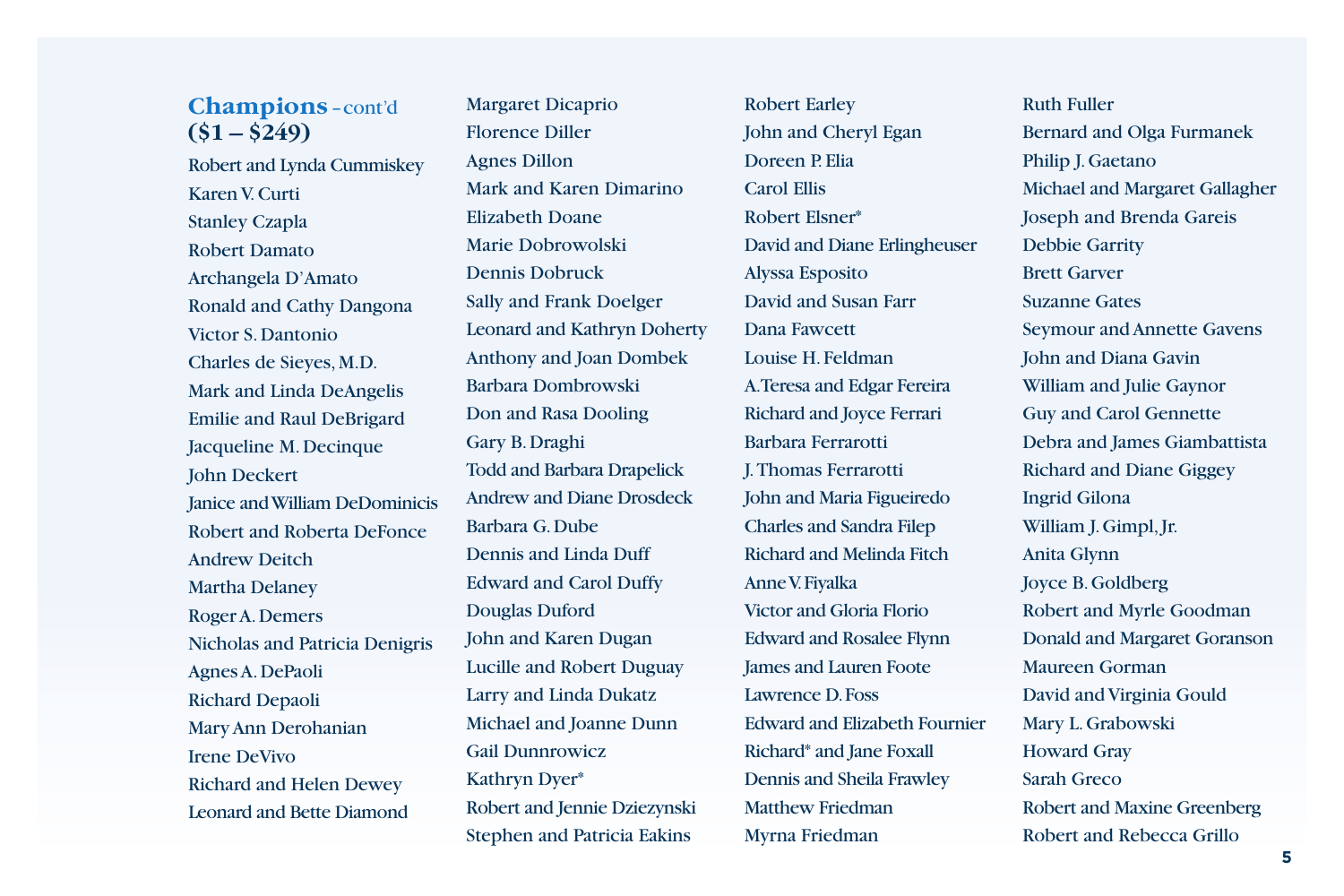Marino J. Grimaldi Thomas M. Grossi Jeffrey and Linda Grunwald Theresa S. Habermeier William and Paula Hackett W. David and Lois Hager Sharon Haight Gary and Lynn Hale Michael Halpern Beverly and Myron Halpin Katherine and Jeremy Hanley Kenneth and Carol Harley William and Dawn Harpin Robert Harris Claudia A. Hart Jane Harty Lyle and Marie Jeanne Hawes Janet S. Hayden Beverly Headley Faith O. Helene Lori A. Henning Diane Higgins Robert and Cynthia Hines Mark and Robin Hochberg

William W. Hodges John Hoey Michael and Amanda Hoffer Cleve and Glenda Hollar Robert and Elsie Holloway Constance Horan John and Marcia Horan Gary and Debra Horn Brittany and Daniel Horowitz Linda N. Howe Elaine Huang Corolyn Hudson Lorraine L. Hughes Mary Hugli Charles E. Hull Marion R. Hultin Thomas and Lisa Humphreys Kimball and Dorothy Hunt Kristine Hunt Kevin Hylas Jennie Ingersoll Gary and Elizabeth Jachym Solomon and Patricia Jacob Dorothy R. Jacobson Harry Jancis Holly H. Jarrell

Deborah C. Jeanfaivre Sable Jemmott Loftus and Charbra Jestin Phylis Jezyk Craig Johnson Joanne Johnson John and Jennifer Johnson Retie Johnson Marion D. Judy Mark I. Jurras Ralph & Lele Kadden Marshall and Margaret Kaplan Martin and W. Geri Karno Murray and Barbara Katz Sally Katz Daniel and Susan Keating Albert Keeney David and Barbara Keiser Neil and Jeanne Kelly Mary E. Kelly Michael and Kathy Kelty Cathy B. Kendrick Ellen Keyes Richard and Jean Ann King Frederick and Leslie Kingston Ann Kirk

Joe & Christine Kivlehan Alice Kohler Cathleen Kowalski Edward and Sigita Krakauskas Robert Krupa Fredric Kudish Jeanette Kutash Marcella LaBelle Peter\* and Josephine Lacava Brian and Melissa Lackey Robert and Beatrice Lacombe Meggan Laing Sheila Laing Richard Lammers Jean L. Langan Susan Langenheim Maureen Lapointe Marigrace Larke Mara A. Lavitt Jacqueline Lawrence-Chin Kelly LeClair Sandra and Joseph Lenahan Edward and Carol Lennig Frederick and Janet Leonberger Aaron and Cassandra Levine Karen C. L'Heureux Christopher Lippmann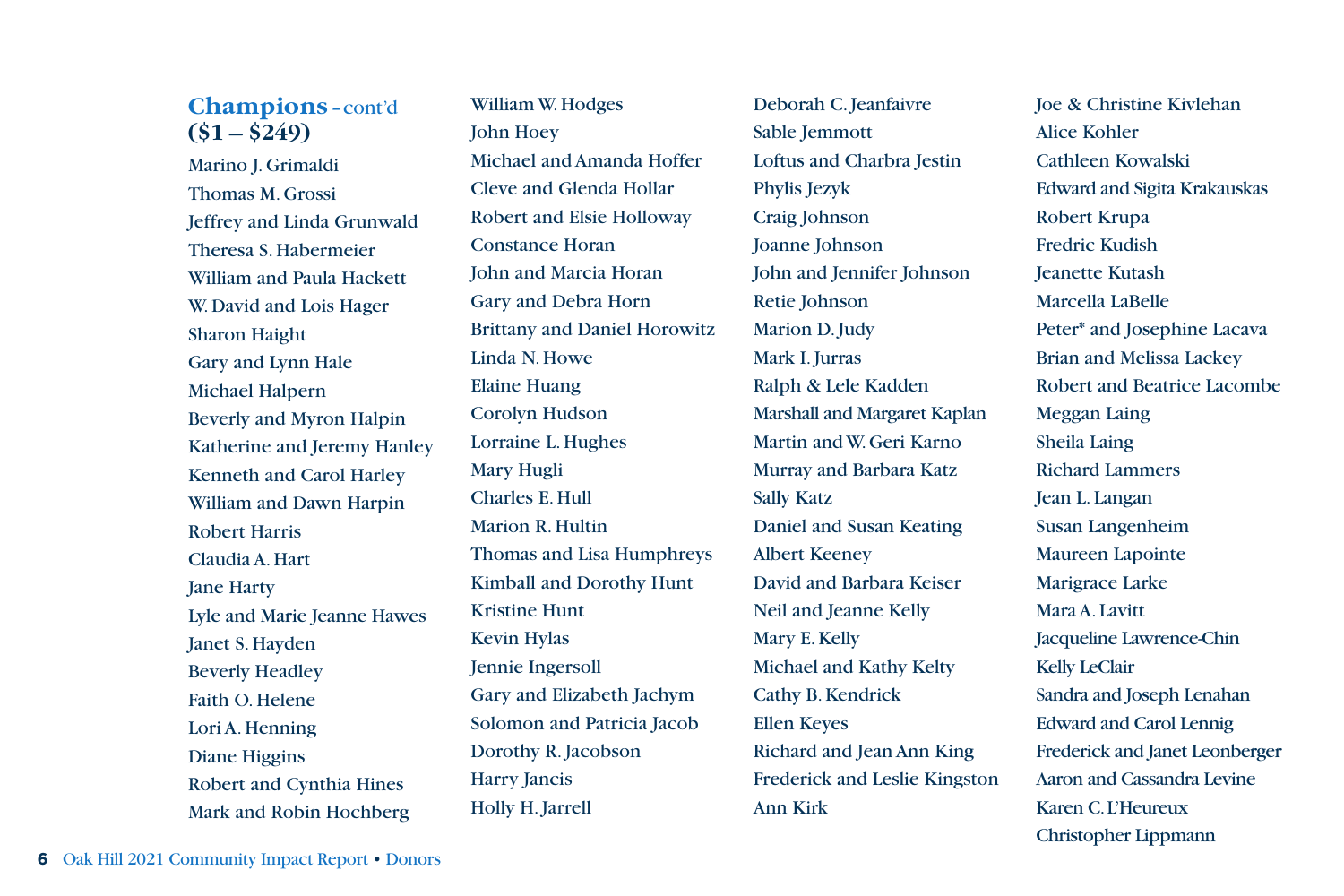Michael and Patricia Livingstone Linda and Gerald Livolsi Jennifer Lloyd Jean P. Lombard Rosario J. Lombardo Gary and Frances Lowenstein Edward Lukstas Frank and Priscilla Maday Joan and Curtis Maddock Warren and Nancy Madrak James and Antonette Maguire Eugene and Kathleen Maiorana David S. Majewski Mary Malley Neil and Deborah Malley Megan Malloy-Moran Ann M. Mangiagli Paul and Pat Mangini Elizabeth J. Maniatty Diane and Ira Markowitz Noel and Brett Markowitz Ventura Marques Ana Marrero Alberto C. Martins

Josh Maryles Raymond Mascetti Sandra and Ken Mason Michael and Ellen Maus Tracy Maus Barbara A. McAuliffe Clifford McCorriston Elisa R. McCue Michael W. McCullough Robert F. McDevitt\* Michael McGrath Pauline McGrath Samuel and Roberta McGuire Sharon McHugh James and Judi McKenna Sandy McKinney Kenneth and Margaret McLaughlin Mary C. McMahon Edward C. McManus Lucy McMillan Jared and Cecelia McQueen Paula Meachen Barbara Melesko Phyllis Mercadante Matthew and Renee Meskill William Meskill

Rodger Metzger Harry E. Meyer Pauline and Joanne M'Garth Dolores P. Michna Mark Midura Paul and Deborah Mientus James and Mary Millar Anthony Milner Beatrice Minetto William and Rebecca Misko Joseph and Geraldine Mistretta Julia and Cyril Mizla Ann Mongillo Robert and Amalie Montstream Helen Moore Paul and Elaine Moquin Kathy and John Morgan Dawn Morganson Jeffrey Morganstern Jean C. Morrison Edward and Mary Mullarkey Agnes A. Musulin Sandra and August Napoli Irwin and Phyllis Nathan James and Johanna Needham Julie Nejaime

Horace M. Newbury Joseph Newland, Jr. Barry Newton Walter and Kathleen Nicksa Kenneth and Harriet Nirenstein Cecil and Sandra Nix Stephen and Marilyn Noble Joseph J. Nolan Rose Nolan David and Arlene Norling Donna Northrup Andrew Norton, Esq. Richard and MaryAnn Notarangelo James and Joan O'Brien Robert and Holly O'Brien James and Patricia Okrongly Robert and Kathleen Oliver Henry\* and Carol O'Neal Mark and Dianne Orenstein Ibrahim N. Orgun Herbert and Mildred Osber Christopher O'Shea Susan Ostroski Pauline Paganetti Robert and Christine Palmberg Antonetta Palmer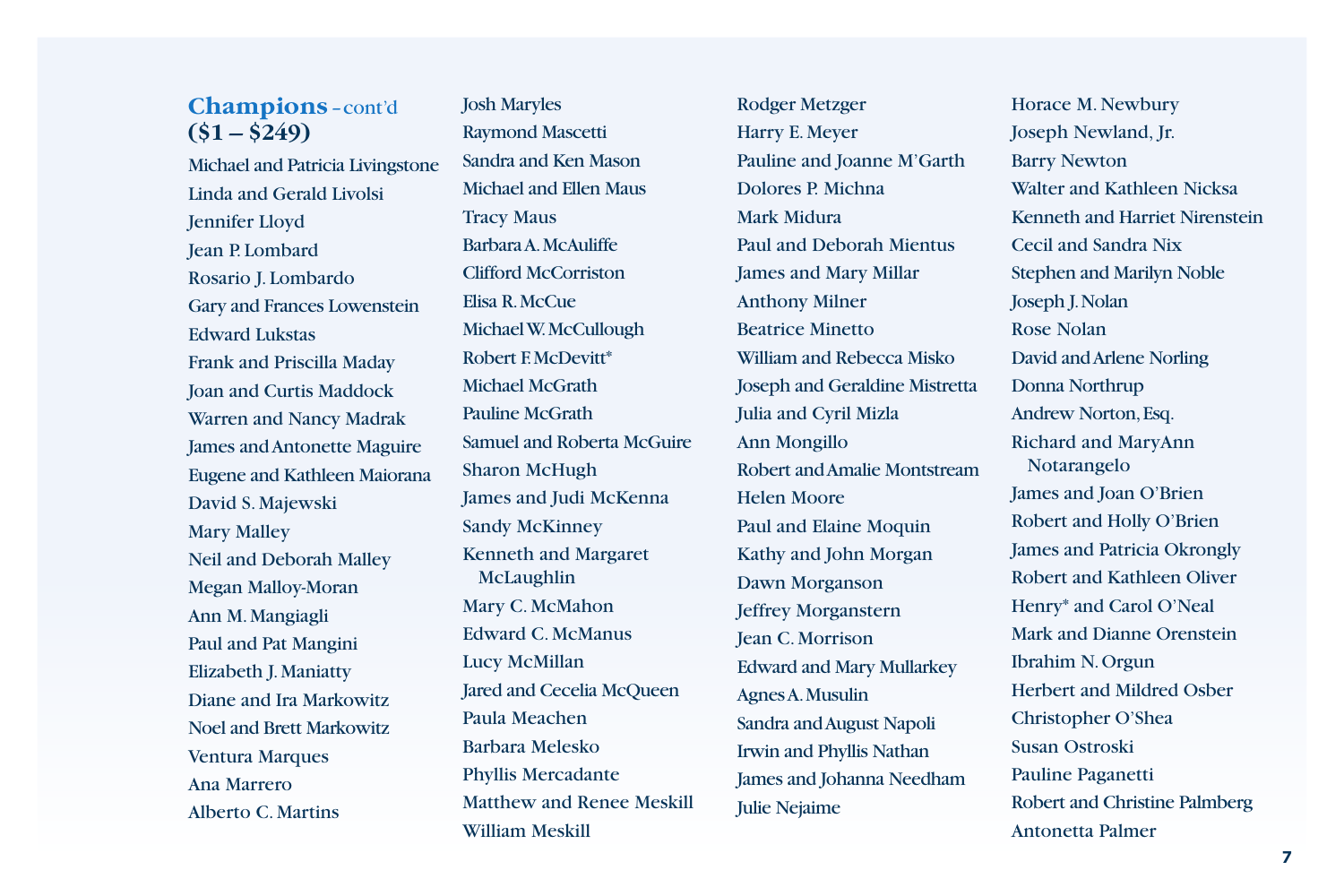Dennis Palmer Lottie T. Panagrosso Harold and Lorraine Panciera Christine A. Panek William and Ann Panek Donald A. Paolucci George and Patricia Parizo Angela Parker Donald and Joann Parker Saul and Joanne Pasternack James and Valerie Patrina Charles and Kristine Paul Madeleine Paul Leonard and Joan Pauze Donald and Anna Pehota David and Laura Pels Robert Pelz, Jr. Steven and Pia Penny Michael Perodeau, Sr. Gloria Perret Bruce and Mary Anne Perrone Dale and Sara Petersen Edwin Phelps, Jr. Theresa Phillips

Steven Pifer Todd and Amanda Piro Larry Pittinger Linda S. Plank David Plavcan Mary M. Plikunas David H. Pond John E. Post\* Norman and Eleanor Potter John and Barbara Pudlinski Gerald J. Pugliese Robert Pulford Robert and Mary Quagliaroli Joe W. Quinn, Jr. Miguel Ramirez Miguel and Vinelia Ramos Robert and Jacqueline Randich Janet Rapuano Mary C. Reardon\* Paul Reder John and Barbara Resino Ann Reyher Nina and Steven Rice Bevon A. Riley John and Ann Ritson George and Rosemary Roberts James Roberts

Vincent and Janet Roche Robert Rodner Curtis Roessler Donald and Margaret Romanik Jayne A. Roosa Paul Rosati Michael and Rachel Rosen-Collins Lois Rosenthal Kathleen and Robert Rotchford-McKay Mark and Pamela Roth Laura Rozza Cornelia L. Russell Elizabeth Russell Patricia Rust Kathleen Rybick Gladys Sandusky Denise J. Sarrazin Michael and Anna Savic Michael and Kristine Sayers John and Noreen Scafuri Mary and James Scaia Dr. Rob Scarpati Laurie Schiro Scott and Christina Schissel Robert and Mary Ann Schoenberger

Alan and Diane Schuman Richard and Sheila Schuman Lawrence and Merle Schwartz James and Karen Scialabba Rebecca Scorso Lorna Sedor Thomas and Gail Seiferman Leon and Brenda Seitelman Louise M. Setaro Peter Setaro\* Eleanor Shaw Richard and Carole Shea Sandra Sheehan Anna Sheehy Alan and Sandra Shufelt Carol Sicbaldi Eileen M. Sickinger Christopher Siegel Scott A. Sikorski Peter Silkowski Joan Silverman Ruth P. Simpson Joseph J. Sinicrope Thomas and Mary Sitaro John and Margaret Sitarz John Skok Shirley H. Slattery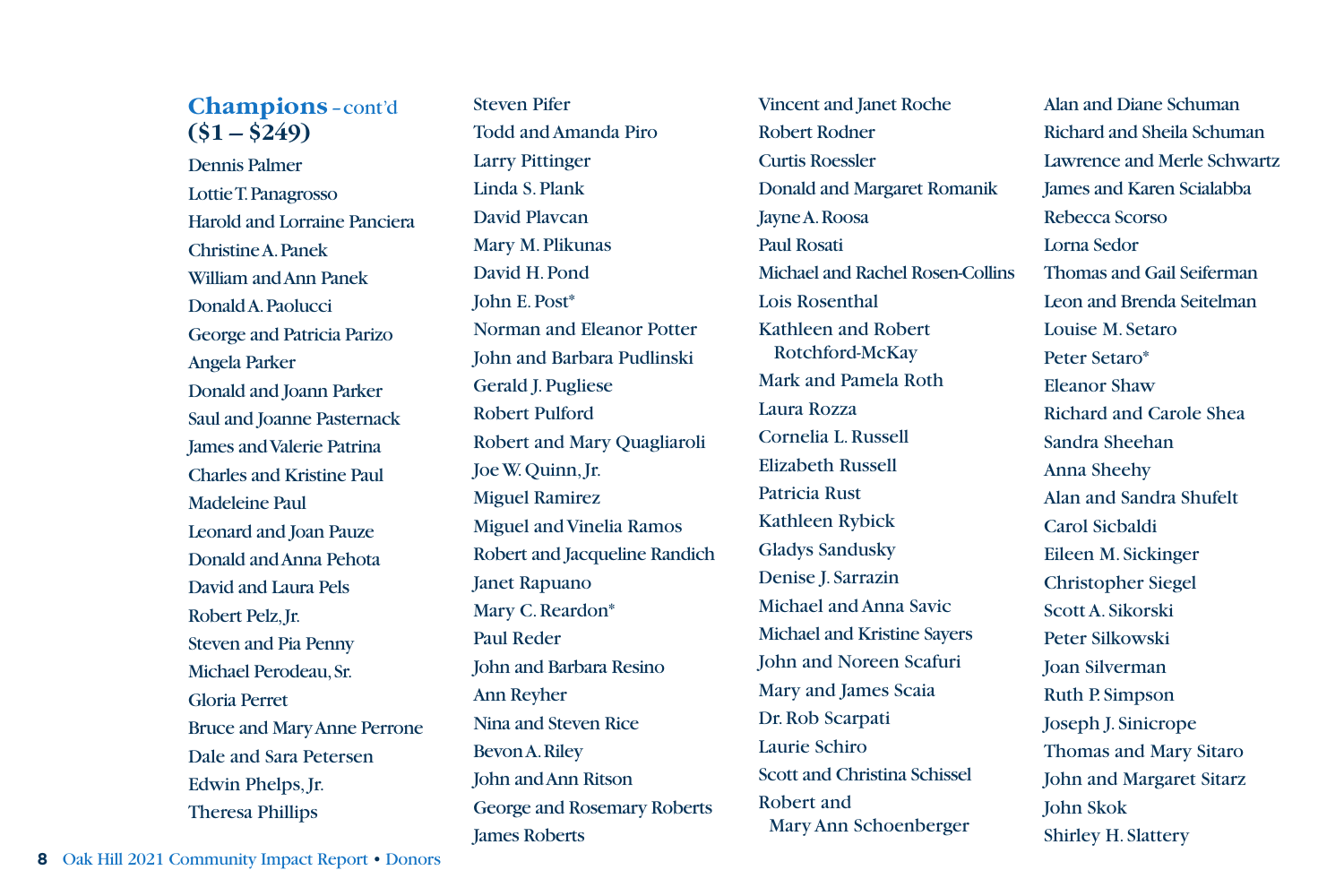Barbara and Ronald Sloan Majorie D. Smith Robert and Sharon Smith Thomas and Valerie Smith Joel and Gail Sokolov Alan and Susan Solinsky Benjamin and Kathleen Solkofske Laura R. Soll-Broxterman George and Cheryl Souliotis Norman and Barbara Sousa Ed Spinella Melton Spivak Kenneth and Rita Spring Jane P. Srinivasan Michael and Nancy St. Pierre Andrea Stannard Thomas and Sharon Starr Robert Steck George N. Steinberg Joseph R. Steinberg Rich Stella Bonnie L. Stevenson Diane Stewart John and Sara Stewart

Paul and Linda Stewart Rodney and Bonny Stoecklin Charles and Sherry Stohler Peter and Nancy Storms Suzanne Strecker Louis and Joan Sudholz Joseph and Eileen Sudol James P. Sullivan Timothy M. Sullivan John and Dorothy Sutton Philip and Mary Ann Swol Steven Syme John P. Szymanski Margaret S. Taravella Judith Tartaro Marilyn Terzano Robert F. Thoden David Thomas Roger\* and Jean Thomas William and Barbara Thompson Peter Thomsen Rose Tiernan Tim & Lynn Tierney Olivia Togridis Demetras Tolis Esther B. Tompkinson Nilsa Torres

May B. Toscano Robert and Eleanore Totilo Betty J. Tow Virginia Towle Rodney and Cathy Tracy Roger Tremblay James Trocchi Lauren Tucker Samuel and Florence Tucker Jeffrey and Marylea Vanrider Nancy A. Verses Timothy P. Vincent Calvin and Elaine Vinick Walter and Helen Vogel Rodney and Marilyn Voisine Ronald and Sandra Wade Ethan and Gail Walker Walter and Mamie Walker Gary and Karina Wallace Anne P. Ward\* Timothy and Karen Ward Verlin J. Warnock Daniel and Elizabeth Watson Patricia Watters Robert and Melinda Webbe Heide Weise Alice P. Welcher

Regina Wheeler Charles and Melvina Whelan Robert V. White John Wilbur & Jennifer Johnson Joanne Wilson Karan R. Wilson Elaine Wintjen David Winton Thomas Witt Robert and Susan Woodward John E. Wraight, Jr. Dawn Wright Randy and Jennifer Wylie Raymond and Jean Yakubowski Thomas and Margaret Yaylaian Cecile Yermes Elizabeth Yermes Steven and Susan Yermes Raymond and Marcia Yirga Carol Young John A. Young Norma Zackor Jane Zande Wendy L. Zande Charles and Gene Zanor Shirley R. Zelman Steven M. Zhitnik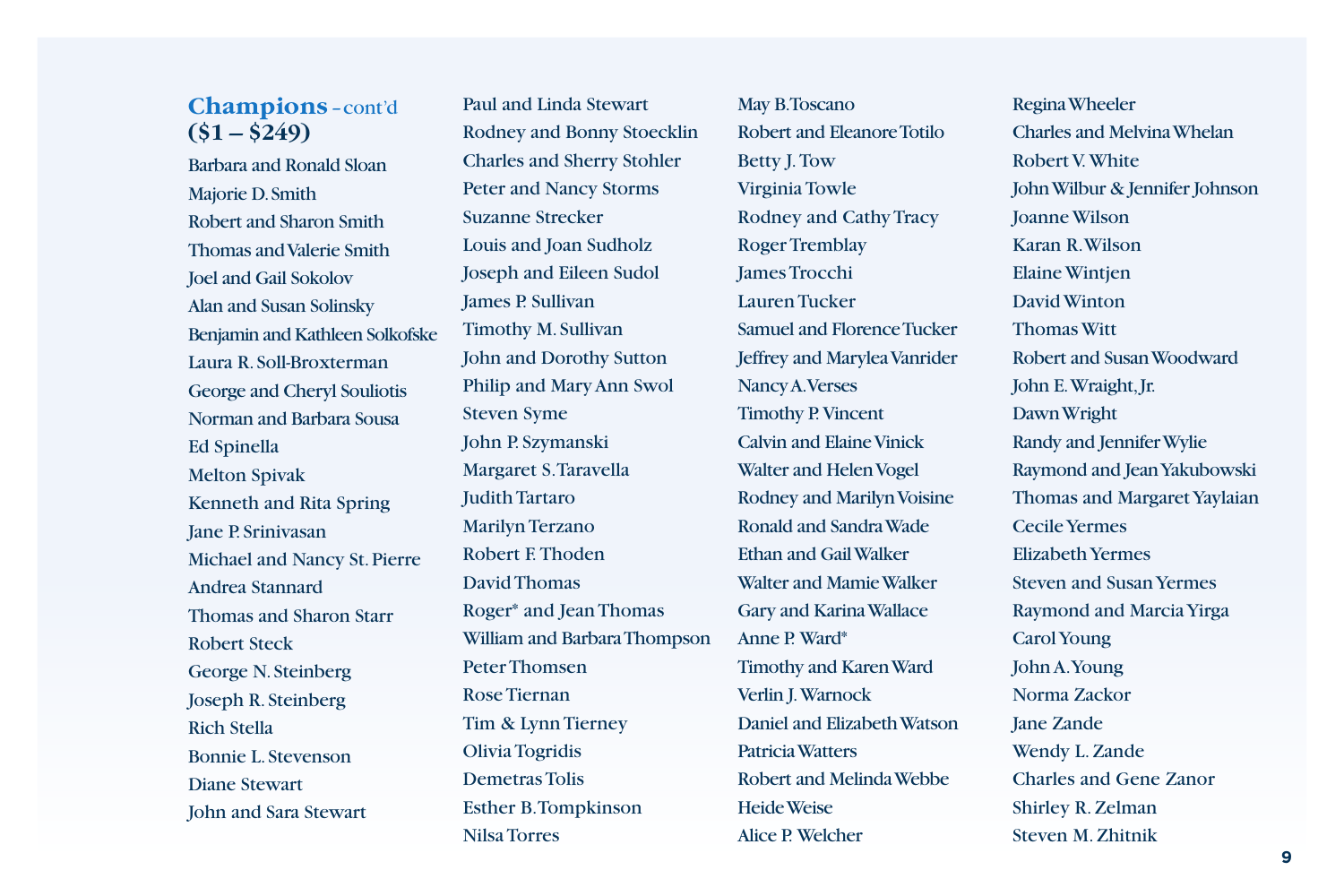## CORPORATE DONORS

#### **Major Corporate Partners (\$5,000+)**

AARP Connecticut Advanced Power Services LLC B.T. Lindsay & Co., Inc. Bank of America, U.S. Trust Barnes Group, Inc. CT Health & Education Facilities Authority CIGNA Healthcare of CT ConnectiCare, Inc. Connecticut Pharmacy/East Rock Pharmacy, LLC Easterseals National Gaffney, Bennett and Associates, Inc. J.P. Carroll Construction, Inc. Monaco Ford Novus Insight, Inc. R. A. Georgetti & Co. Salamander Designs The Hartford Wentworth, DeAngelis & Kaufman Insurance

#### **Corporate Partners (\$2,500 – \$4,999)**

Driverge Ducci Electrical Contractors, Inc. Enterprise Holdings Camrac, LLC Manafort Brothers, Inc. Murtha Cullina LLP USA Hauling & Recycling Webster Capital Finance Willis Towers Watson

#### **Businesses/ Organizations (\$250 – \$2,499)**

Action Glass, LLC Advanced Wheels of **Technology** All Waste, Inc. B & L Enterprises Central Systems, Inc. DiMeo Schneider & Associates, L.L.C. Early Care and Education Training Institute

Electrical Systems, Inc. Grela Well Drilling, Inc. Guilmartin, DiPiro, & Sokolowski Hancock's Pharmacy and Surgical, Inc. Human Resources Consortium, LLC M & G Masonry LLC Manchester Honda Monitor Controls, Inc. Morgan Stanley NEPC, LLC Northeast Series of Lockton Companies, LLC PASI, LLC Richard Riggio & Sons, Inc. Ryan Business Systems, Inc. Shell Oil Matching Gift Foundation St. Peter's Episcopal Church Suburban Sanitation Service, Inc. Szilagyi & Daly, LLC The Pleasant Realty Corporation TIAA UBS Financial Services



### **Businesses/ Organizations (\$1 – \$249)**

Bright Days of Laughter Connecticut Home Interiors Emery Winslow Scale Co. Envirotech Laboratory Highland Window Company LLC K. J. Welding

Reynolds Garage & Marine, Inc.

WordCom, Inc.

*\*deceased*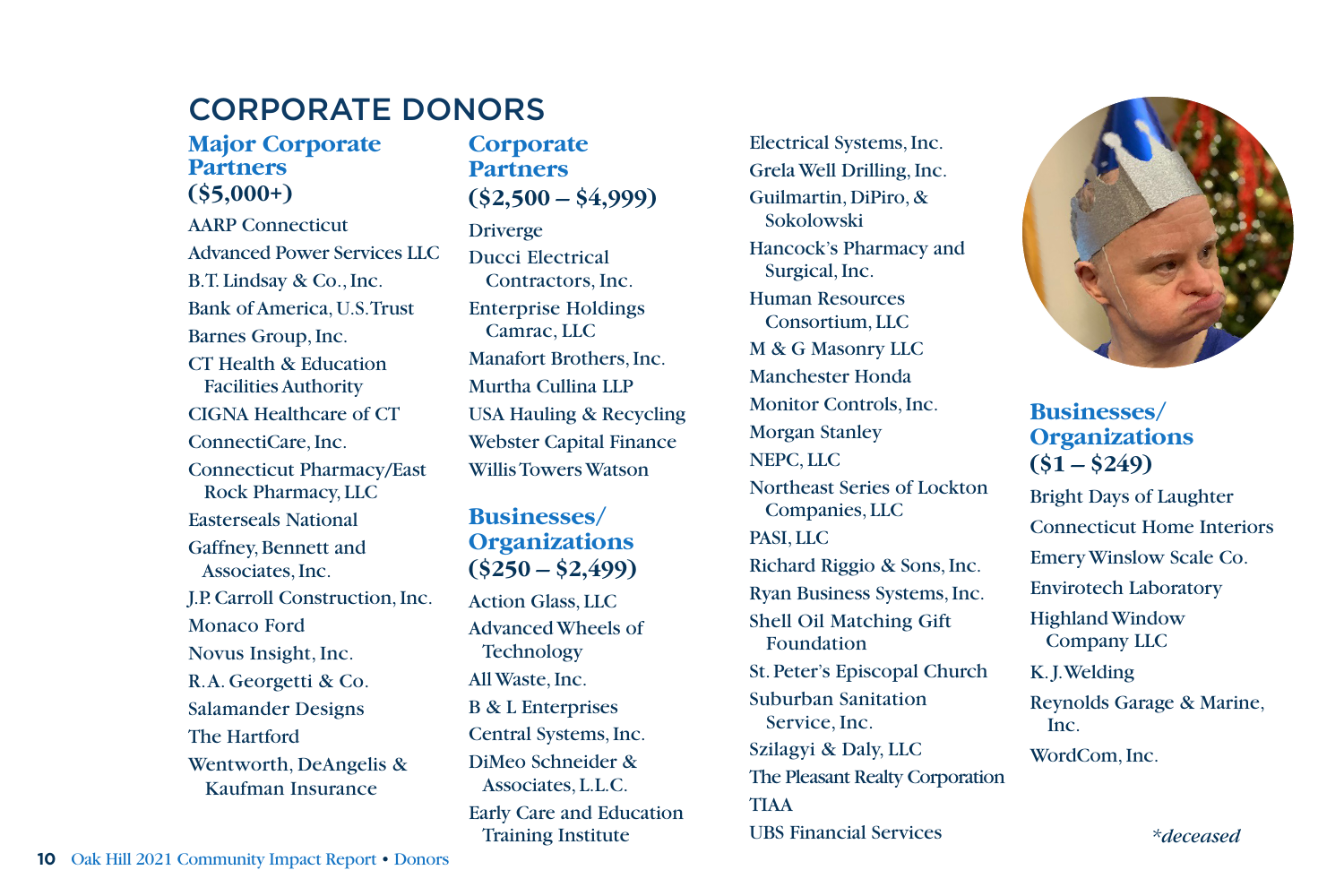### FOUNDATIONS & GRANTS

#### **(\$10,000+)**

Beatrice D. Clapp Trust W. David Dobbins Trust Harold and Rebecca H. Gross Foundation Harriau Family Trust Hartford Foundation for Public Giving The Brian & Marilyn Lindsay Foundation, Inc. The Neag Foundation Craig H. Neilsen Foundation Moses and Ann Rosenauer **Trust** Norma and Natale Sestero Fund Zachs Family Foundation

#### **(\$5,000 – \$9,999)**

Eugene and Margaret Blackford Memorial Fund Ezra M. Cutting Trust Walter J. Dyber Fund

Ellen Jeanne Goldfarb Memorial Charitable Trust Greater New Haven Community Foundation Kids of Summer Foundation Manafort Family Foundation Kathryn L. McDonald Family Trust Clinton S. Roberts Foundation, Inc. Joseph Stackpole Trust

#### **(\$2,500 – \$4,999)**

Anthony F. Bauer Trust Farmington Bank Community Foundation Mr. and Mrs. William Foulds Family Foundation

People's United Community Foundation

### **(\$250 – \$2,499)**

Miriam E. & Leon H. Glazer Trust Greater Hartford Host Lions Charities, Inc. Oz Griebel Fund Hartford Host Lions Club J.P. Morgan Trust E.S. Knights of Columbus Simsbury Lions Club of Berlin Lions Club of Windsor George & Grace Long Foundation SBM Charitable Foundation, Inc. Watertown Foundation

E. Matilda Ziegler Foundation for the Blind, Inc.

### **(\$1 – \$249)**

The Civil War Round Table Gibney Family Foundation Holy Trinity Lutheran Church Jewish Foundation of Greater New Haven Lions Club of Meriden Lions Club of Stafford Regional School District No. 8

# DEEPLY ROOTED

# FOR 128 YEARS.